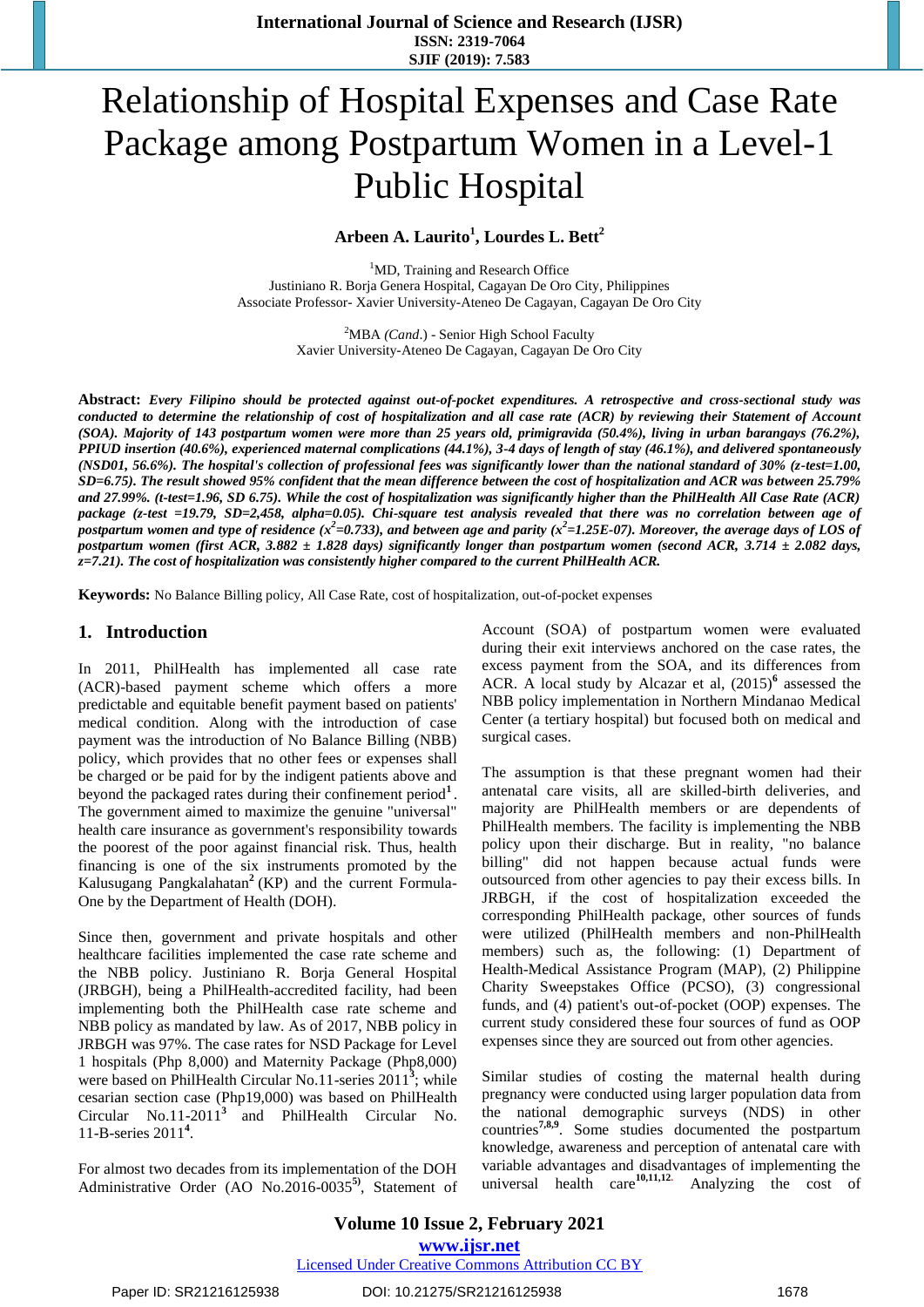hospitalization among hospitals is more difficult in private facility than in public or government facilities.

The persistence of OOP expenditures and the extent of payment relative to the case rate payments were examined in this study. And the current study used the hospital cost as an output measure of the level of care utilized during their hospital stay among postpartum women. Maternal and neonatal clinical outcomes were not considered in this study. Moreover, there was no study done on its relationship since the implementation of the case rate package and NBB policy in this facility.

## **1.1 Conceptual Framework**

Outcome of pregnancy may be evaluated in terms of neonatal and maternal outcome, and improved antenatal care. But the current study focused on the cost of hospitalization and PhilHealth ACR. These ACR protected the pregnant women from extra hospital bills and provided the NBB especially the poorest population. The following are the independent variables: age, type of residence, presence of IUD insertion, complicated or non-complicated spontaneous delivery and length of hospital stay. The dependent variable are the cost of hospitalization, the case rate package, and the profile of maternal complications. The cost of hospitalization covers fees from the emergency room usage, medicines, central supply room, laboratory, room and board and the professional fees.

Reviewing the financial cost will provide first look at the effectiveness of any health services<sup>13</sup>. Thus, the PhilHealth case rates and NBB policy were reviewed in this study by understanding the current cost of hospitalization among postpartum women.

## **1.2 Statement of the Problem**

This study aimed to determine the relationship of the cost of hospitalization and the case rate package in level-1 public hospital. Specifically, it deals with the following:

- 1) What are the mean cost of hospitalization of these postpartum women, in terms of:
	- Emergency room
	- Medicines
	- Central supply room
	- Laboratory
	- Room and board
	- Professional fees
- 2) What are the demographic and clinical profiles of the respondents?
	- Age
	- Residence
	- Presence of IUD insertion
	- Presence of complications
	- Length of (hospital) stay (LOS)
	- All Case Rate (ACR)
- 3) Is the professional fee in the hospital bill follows the PhilHealth standard?
- 4) What is the interval estimate of mean difference between the cost of hospitalization and care rate package?
- 5) Is there a relationship between the type of residence and maternal age?
- 6) Is there a relationship between maternal parity and maternal age?
- 7) Is the costs of non-complicated normal vaginal delivery (NSD) covered by the ACR?

#### **Hypotheses**

- 1)  $H<sub>01</sub>$ : The mean Professional fee is equal to the national standard at 30%.
- 2)  $H_{\Omega}$ : There is no significant relationship between the type of residence and age.
- 3)  $H<sub>03</sub>$ : There is no significant relationship between the parity and age.
- 4)  $H_{O4}$ : The mean cost of non-complicated NSD cases is equal to mean ACR of Php= 5,000.
- 5)  $H<sub>OS</sub>$ : The LOS and the mean difference of cost of hospitalization and the ACR is equal between postpartum women with first ACR and second ACR.

#### **1.3 Scope and Limitation**

The study population was limited to the admitted postpartum women of the hospital. They were discharged as eligible for the NBB policy. Postpartum women seen at the OB-Emergency Room, Emergency room, Out-patient Department, and transferred to other health facilities were excluded from the study.

The cost of hospitalization was based on the SOA documents upon discharge. Moreover, the demographic data were limited to the printed SOA. Procedures and services done during prenatal check-ups but were not attached or documented during discharge were not considered.

## **2. Materials and Methods**

## **2.1 Research Design**

This is a retrospective and cross-sectional study using simple random sampling conducted in a level-1 public hospital.

#### **2.2 Research Environment**

The study was conducted in a level-1 LGU-owned city hospital which handled approximately 20-30 maternal deliveries per day with an estimated 600 deliveries per month based on 2018 census. It is a PhilHealth-accredited facility and mandated to implement the NBB policy and the PhilHealth case rate package.

#### **2.3 Respondents and Sampling Procedure**

The respondents of the study were those with normal spontaneous delivery who were eligible for the NBB policy. The retrieved SOA for these women covering two months period were chronologically arranged according to the date of admission. Simple random sampling was used to identify the sample population by selecting SOA every three counts.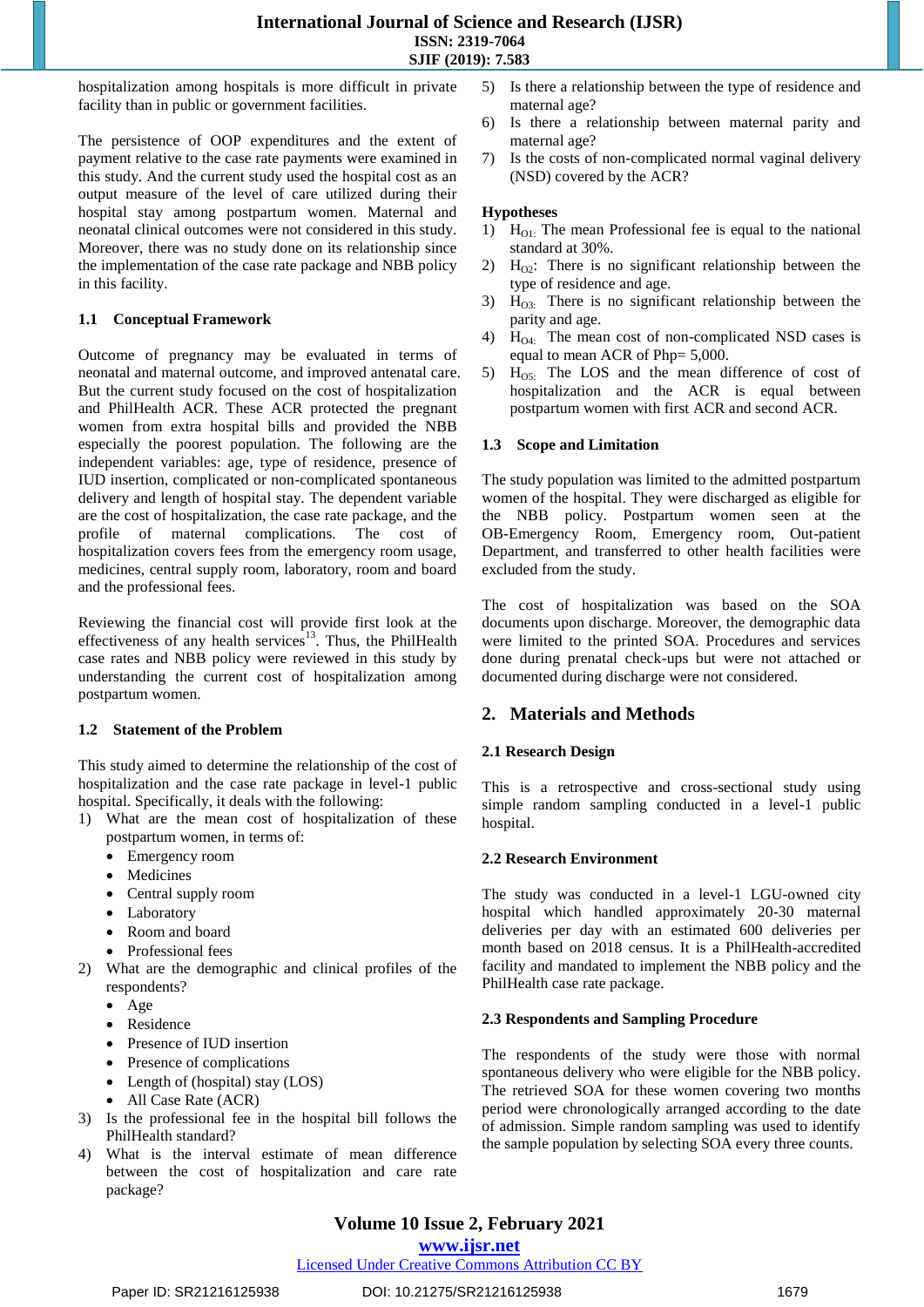#### **2.4 Data Gathering Instruments and Procedure**

Data from the Statement of Account were tabulated in a spreadsheet. The costs of hospitalization of postpartum women were determined, in terms of: emergency room use, room and board, medicine, supplies from CSR, laboratory, and professional fees. Still from the SOA, other identified data were: age of postpartum women, address, primary and secondary diagnoses, ICD-coding, presence of IUD insertion, data of admission and date of discharge, length of stay, gravidity and delivery complications.

## **2.5 Statistical Instrument**

The research data were processed using analytical statistics such as z-test, interval estimate, chi-square of association; while descriptive statistics used were frequency, percentage and mean. Data presentation were done with tables and figures.

# **3. Results and Discussion**

Table 1 showed the Statement of Account (SOA) with cost and the mean cost of hospitalization presented among 143 postpartum women. These summaries of fees were the following in decreasing order of amount, namely; professional fees (26.09%), delivery room fees (18.89%), central supply room fees (16.63%), room and board (15.40%), medicines (10.20%), laboratories (7.36%), and lastly, emergency room fees (5.43%).

**Table 1:** The cost and the mean cost of hospitalization among postpartum women

| Particulars           | 01        |          | Amount (Php) Mean (Php) Percentage (%) |
|-----------------------|-----------|----------|----------------------------------------|
| <b>Emergency Room</b> | 75,525    | 576.53   | 5.43                                   |
| Medicines             | 141,948   | 992.64   | 10.2                                   |
| Central Supply        | 231,429   | 1,618.39 | 16.63                                  |
| Laboratory            | 102,385   | 726.13   | 7.36                                   |
| Room and Board        | 214,260   | 1.498.32 | 15.4                                   |
| Delivery Room         | 262,759   | 1,837.48 | 18.89                                  |
| Professional Fee      | 363,000   | 2,538.46 | 26.09                                  |
| Total                 | 1,391,306 | 9,787.95 | 100                                    |

The profile of postpartum women who delivered NSD from January 1 to February 28, 2019 at this facility are presented in Table 2. There were 60 postpartum women age more than 25 years old, followed by 51 19-24 years old, and 32 less than 18 years old. The youngest postpartum woman was 16 years old while the oldest was 42 years old.

**Table 2:** Frequencies and percentages of postpartum women's profile based on their Statement of Account.  $(n-1/3)$ 

| ,                        |                          |    |                    |  |
|--------------------------|--------------------------|----|--------------------|--|
| Variables                | Particulars<br>Frequency |    | Percentage<br>(% ) |  |
| Age (years)<br>$(n=143)$ | $<$ 18, 16 youngest      | 32 | 22.4               |  |
|                          | 19-24                    | 51 | 35.66              |  |
|                          | $>25$ (42, highest)      | 60 | 41.94              |  |
|                          |                          | 63 | 50.4               |  |
| Parity $(n=125)$         | $2 - 3$                  | 37 | 29.6               |  |
|                          | $4 - 5$                  | 19 | 15.2               |  |
|                          | $>6$ (10 highest)        |    | 4.8                |  |
| Residence                | Rural                    | 34 | 23.8               |  |

| $(n=143)$              | Urban                    | 109 | 76.2 |
|------------------------|--------------------------|-----|------|
| <b>IUD</b> insertion   | with                     | 58  | 40.6 |
| $(n=143)$              | without                  | 85  | 59.4 |
| Complicated            | with                     | 63  | 44.1 |
| $(n=143)$              | without                  | 80  | 55.9 |
| Length of Hospital     | $\leq$ 2                 | 38  | 26.6 |
| Stay (LOS)             | $3-4$                    | 66  | 46.1 |
| $(n=143)$              | $>5$ (11 highest)        | 39  | 27.3 |
| <b>Acute Case Rate</b> | First rate (NSD01)       | 81  | 56.6 |
| $(ACR)$ $(n=143)$      | Second rate (eg.<br>IUD) | 62  | 43.4 |

Most of these postpartum women had their first delivery (50.4%) followed by 37 women (29.6%) with 2-3 deliveries, 19 women with 4-5 deliveries (15.2%) and 6 women had more than 6 deliveries (4.8%). One multigravida woman had 10 deliveries.

Majority of the postpartum women live in the urban areas (109), while 34 (23.8%) were living in the rural areas. Among these postpartum women, only 58 (40.6%) had postpartum IUD (PPIUD) insertion done while 85 (59.4%) did not avail of the PPIUD. Varied maternal complications were noted among the 143-sample population with 63 or 44.1% had experienced maternal complications.

As shown in Table 2, most of these postpartum women had 3-4 days of length of stay (LOS) (46.1%), followed by 39 women with LOS more than 5 days (27.3%), then 38 women who stayed less than 2 days (26.6%). Majority of these postpartum women had normal spontaneous deliveries 56.6% with NSD01 as the first case rate. There were 62 postpartum women with second rate diagnosis (43.4%).

This study showed that the mean Professional Fee (PF) was  $26.89\% \pm 6.75$  while the law mandated mean PF was 30% for every case rate. The facility's collection of PF was significantly lower than the national standard of 30%  $(z-test=1.00, alpha 0.05, SD=6.75)$ . Therefore, JRBGH follows the mandated national standard of not exceeding the 30% (Table 3).

| $\frac{1}{2}$                                                                                 |                                |         |             |
|-----------------------------------------------------------------------------------------------|--------------------------------|---------|-------------|
| Variables                                                                                     |                                | Z-test  | <b>SD</b>   |
| Professional fee                                                                              | 30%                            | $1.00*$ | ±6.75       |
| Interval estimate of mean difference<br>between the cost of hospitalization<br>and ACR amount | 25.79% &<br>27.99%             | 1.96    | $\pm 6.75q$ |
| PHilHealth for NSD01                                                                          | Php=5,000   19.79* $\pm 2,458$ |         |             |
| $* =$ statistically significant                                                               |                                |         |             |

**Table 3:** Ouantitative statistics of the cost of hospitalization and  $\angle ACR$  amount among postpartum women  $(n=143)$ 

Moreover, Table 3 presented that this study was 95% confident that the mean difference between the cost of hospitalization and the ACR amount was between 25.79% and 27.99%. (t-test=1.96, SD 6.75, alpha 0.05). The Philhealth case rate package for non-complicated normal spontaneous delivery (NSD01) was Php 5,000 as mandated by law. The current study showed that the cost of hospitalization is not equal to Php 5,000 but rather the cost was significantly higher than the PhilHealth case rate package at Php=8,204 (z-test =19.79, SD=2,458, alpha  $0.05$ ).

# **Volume 10 Issue 2, February 2021 www.ijsr.net**

Licensed Under Creative Commons Attribution CC BY